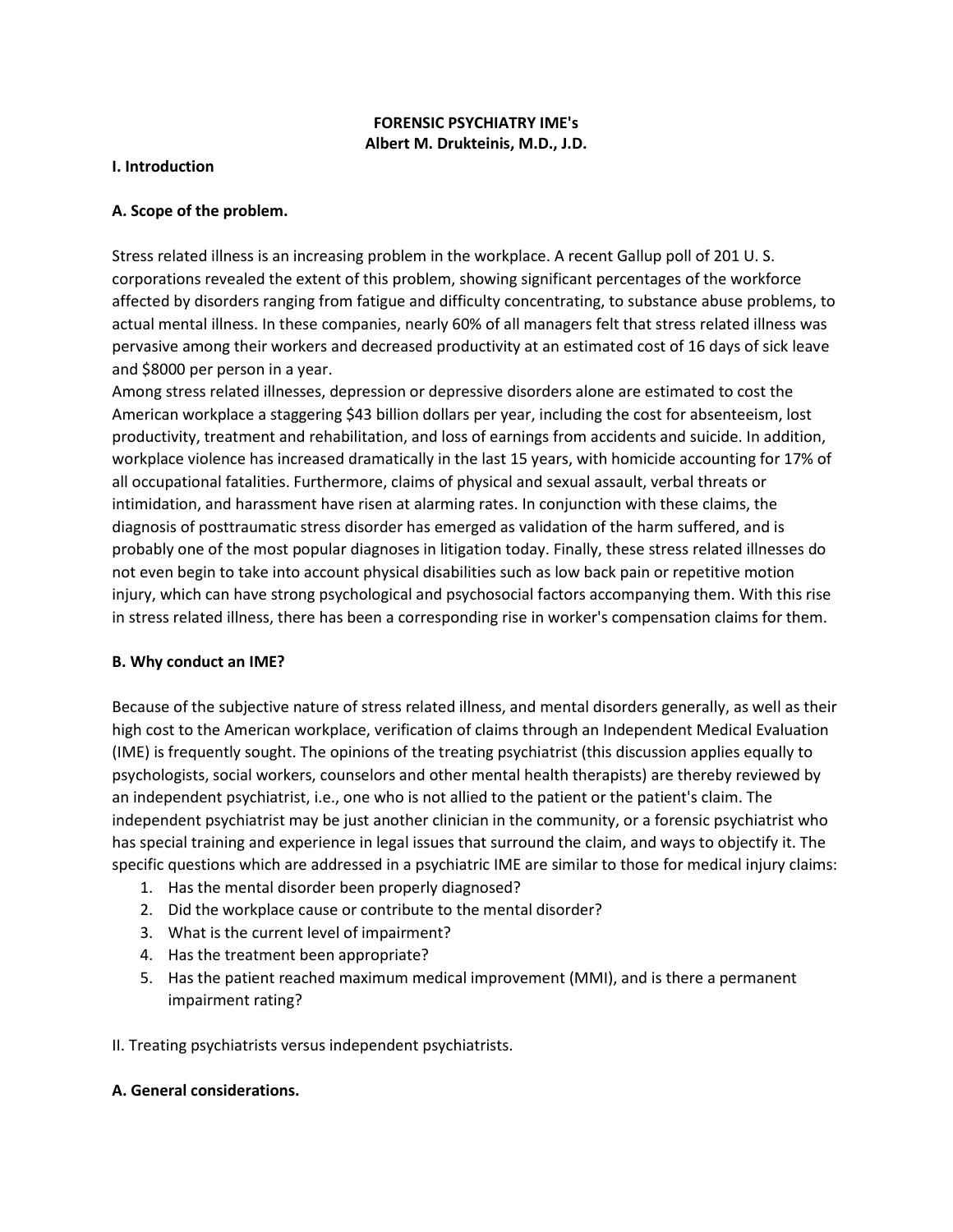Treating psychiatrists have known their patient over a period of time and are, therefore, often said to be in the best position to render an opinion about the mental state of that patient. Indeed, the Social Security Administration and Industrial Labor Boards frequently give greater weight to the opinions and testimony of treating psychiatrists. However, closer inspection of many mental disorder claims shows that the history, taken by treating psychiatrists, of a mental disorder following an alleged workplace injury is not always accurate.

#### Case Example:

T.N. is a 49-year-old man who was employed as a maintenance worker at a state-operated halfway house for criminal offenders. He left work claiming disability because of severe anxiety symptoms caused by his job. He said he began to experience chest pain, numbness in the side of his head and arm, and shortness of breath. He also felt depressed, saying he was abused by his employer. He was tired and no longer had any ambition to work. In supporting the claim, T.N.'s psychiatrist reported (based on the patient's history) that T.N. claimed that his supervisor had been unduly critical of him and his work. Since he was the only person assigned to clean the building, he would get all the blame when it was not perfect. He alleged that no one else in the building would help him out and it was impossible for him to do his job to his supervisor's satisfaction. With increasing criticism, he gradually felt more alienated from the other staff. In addition, he was advised not even to speak to the offenders. Finally, on the day that he left work, he was given a letter that changed his hours from 5:30 a.m. to 2:00 p.m., to 7:30 a.m. to 4:00 p.m. He felt that this was would give him no time to spend with his wife in the afternoon, before their children returned from school. For him, this was the last straw which he said totally overwhelmed him. This was just another way for T.N.'s supervisor to harass him.

In contrast to T.N.'s own account, reports from his supervisor, as well as T.N.'s personnel file, indicated that T.N. had a negative personality. He became easily aggravated and routinely blew up at fellow employees. When the quality of his work was criticized by anyone, he would scream at them. Staff commented that when T.N. would come in at 5:30 a.m., he would not actually start work until much later when he saw the supervisors arriving down the long driveway leading to the halfway house. Instead, he would sit on the porch, smoking and talking with the offenders. T.N. was confronted repeatedly about his unsatisfactory work performance, to which he would answer that he was not getting sufficient supervision. For this reason, his hours were being changed so that his supervisor would be more available to him.

A more careful look at T.N.'s past history shows that he began working for the state twenty years ago. During most of his early years of service, he worked on a paint crew. However, to avoid layoffs, he frequently transferred positions, but in the process lost his salary grades. Therefore, his present salary grade was providing only minimal wage to him. He had frequently expressed dissatisfaction with his salary as well as the work at the halfway house. In addition, it was known that T.N. bought a piece of land five years earlier which he had been developing for a home site. He spent long hours outside of his job putting in a road, adding a septic system and well, cutting logs, clearing the property and building a log cabin. This project was his main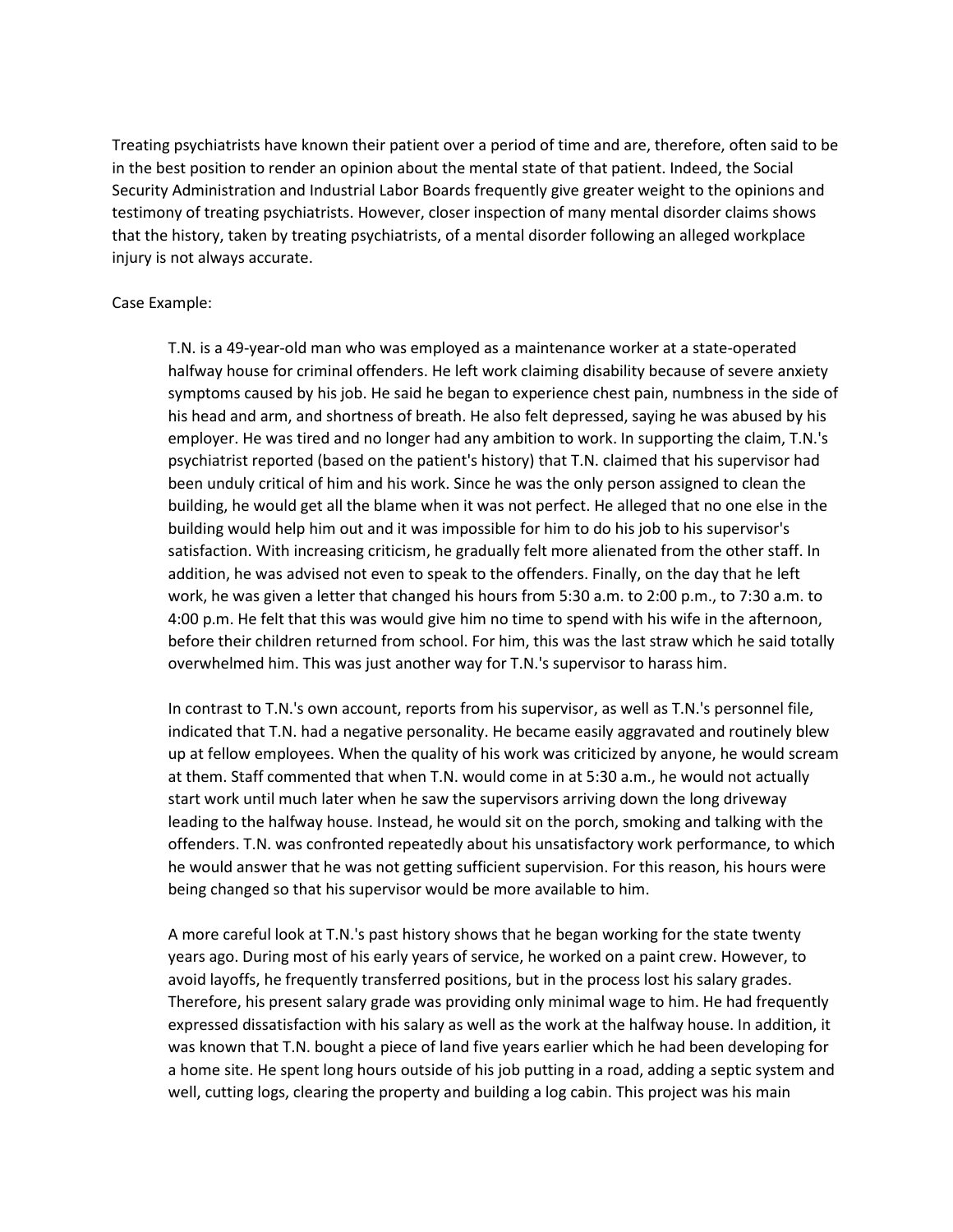source of pride and he was totally invested in it. T.N. also had numerous personal problems, including grief over his father's recent death, concern over a son who was incarcerated, marital conflicts, and a number of musculoskeletal injuries acquired during the construction of his cabin.

Was this patient lying to the treating psychiatrist? Was the treating psychiatrist falsely supporting the claim? Was the treating psychiatrist incompetent? The answer is that most likely none of these occurred. Rather, the subjective nature of mental disorders, coupled with known contaminants to the patient's history, created the distortion:

- 1. All psychiatric histories provided by a patient are in some sense a mythical narrative. Research has shown that memories are influenced by decay over time as well as by a number of interfering factors. Biological processes, of course, play a major role so that brain deterioration through aging or other conditions can affect memory. Psychological processes also distort memory. For example, people are known to create personal myths in which they tell their story in light of how they want to see themselves, or how they have learned to see themselves over time. This can be an idealized, inflated self-view; or a self-deprecating one. Also, there is a process of memory reconstruction which takes place with or without a theme, and that is influenced by numerous factors. Among these factors are post event misinformation, suggestibility, biases, and environmental influences. Surprisingly, these distorted memories have been shown through research to be expressed with a great deal of confidence by people, even though there may be significant inaccuracies.
- 2. Human nature is such that people are always interested in finding causes for unpleasant or painful experiences. Social psychologists recognize this, labeling it attribution theory. This essentially means that by identifying a cause for their distress, human beings can see themselves as less vulnerable - even if that cause is erroneous. Throughout primitive cultures, unpleasant experiences were typically attributed to those forces which were mysterious and seen as most threatening. Spiritual and supernatural causes of distress were relegated to be understood and manipulated by which doctors and medicine men. In spite of our advances in science, much in medicine and psychiatry is still not well understood, but the need to attribute distress to some cause remains. This can lead to finding reasons where no reason exists, or ignoring the real reasons, or identifying reasons that are convenient.
- 3. Mental as well as physical symptoms can be maintained by a process known as secondary gain. This refers to those perhaps unexpected environmental responses to symptoms or impairment that sustain the disorder by reinforcing it. Examples include financial reimbursement, attention from the family, or avoidance of less than satisfactory work conditions. Secondary gain not only influences the symptoms themselves, but the reporting of those symptoms in the patient's history. The history can, therefore, have elements of exaggeration and distortion. This is not necessarily a conscious process, but can be a powerful one.

### **B. Treating psychiatrists.**

Treating psychiatrists often have intimate knowledge of their patient's psychological and emotional functioning, strengths and vulnerabilities, defense mechanisms, symptom complexes, and response to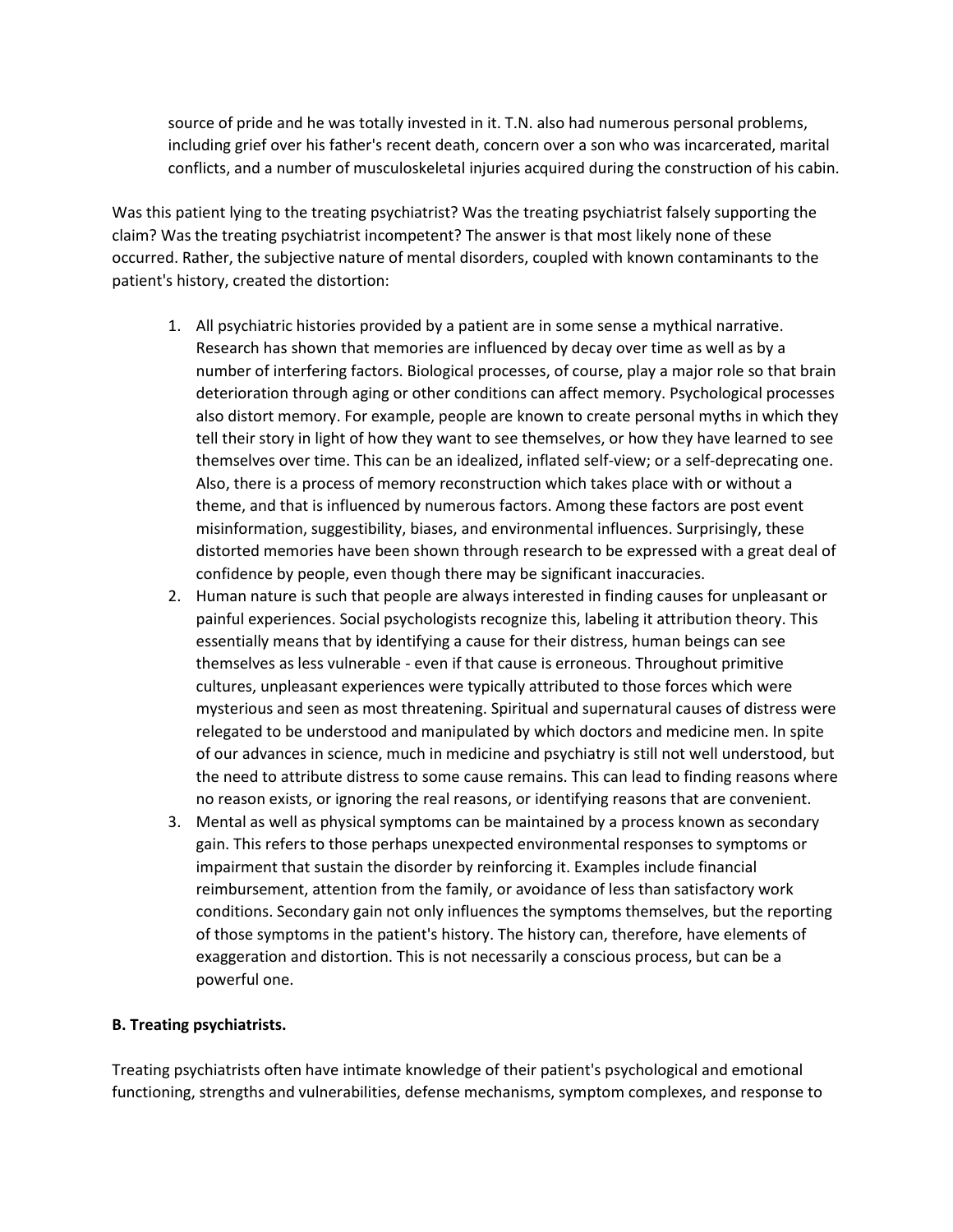treatment. Inevitably, they have also made a diagnosis of their patient's condition which has served as the foundation of the therapeutic work. In addition, they often have seen the patient over an extended period of time, which can include many hours of personal contact - the inference being, again, that they would naturally know the patient the best. Furthermore, their involvement has frequently been initiated outside of the context of the legal arena so that their observations are somehow thought to be more pure and not contaminated by pressure from a hiring insurance company or law firm. For these reasons, treating psychiatrists are usually sought by claimants' lawyers, who represent them as the most credible witnesses to the claim.

However, there are serious drawbacks that must be considered with treating psychiatrists which can only be understood by examination of the nature of the psychotherapeutic relationship. The most important of these is that treating psychiatrists generally accept the reality of the patient's presentation and historical narrative. This does not mean if a patient's account is delusional or grossly distorted, that a treating psychiatrist would not confront it. Similarly, over time and with the development of trust, the treating psychiatrist may be able to present alternative perspectives on even more subtle distortions which the patient may harbor. But, for the most part, a plausible perspective of the patient is accepted. The patient's reality and the meaning attributed to it are more important than actual reality. For example, if a patient is expressing emotional pain because of a mother's abuse, it may not be important, at least at the outset, to determine how often the abuse occurred, what were the particular circumstances, or whether or not it has been misrepresented. The patient can still be comforted and helped to work through this pain in the absence of a completely accurate historical account. Treating psychiatrists, after all, are not lie detectors and are not in the business of doing detective work. Yet, if the plausible perspective of the patient is brought to a Labor Board as fact by the treating psychiatrist, it may be erroneous and misleading.

Treating psychiatrists are also limited in the scope of information to which they have access. Again, they typically rely on the patient's account. At times, they may ask for earlier mental health records or, more likely, summaries of records, but they do not perform exhaustive corroborative searches. They will usually not have access to accident reports, complete medical records, other witness statements, employee files, school records and so on. Those are not essential for psychotherapeutic work to continue, even though they may be critical in a hearing decision. If treating psychiatrists do receive corroborating information at some later point in order to prepare for testimony, they may face information that is not compatible with their earlier clinical formulation. Yet, modification of their opinion could threaten the therapeutic alliance.

This leads to the next important drawback in the use of treating psychiatrists, namely, that their therapeutic alliance with the patient can preclude objectivity. Treating psychiatrists, by their very role, rely on the treatment relationship in order to provide their healing. That relationship must be one of trust and confidence, and belief on the part of the patient that the psychiatrist is there for them. If the psychiatrist ex-presses an opinion that is contrary to the patient's claim, resentment can inevitably form and the relationship is damaged. It would be naive to think that the authority and opinions of the psychiatrist would be accepted by the patient without such a consequence. More likely, the psychiatrist and patient would become adversaries, with the patient perhaps even seeking other professional help. Instinctively, treating psychiatrists know this, and especially where there has been a long-term relationship, they will not compromise the patient's interests. For example, if a psychiatrist has been in a treatment relationship for many years with a patient who has hypochondriacal tendencies, would the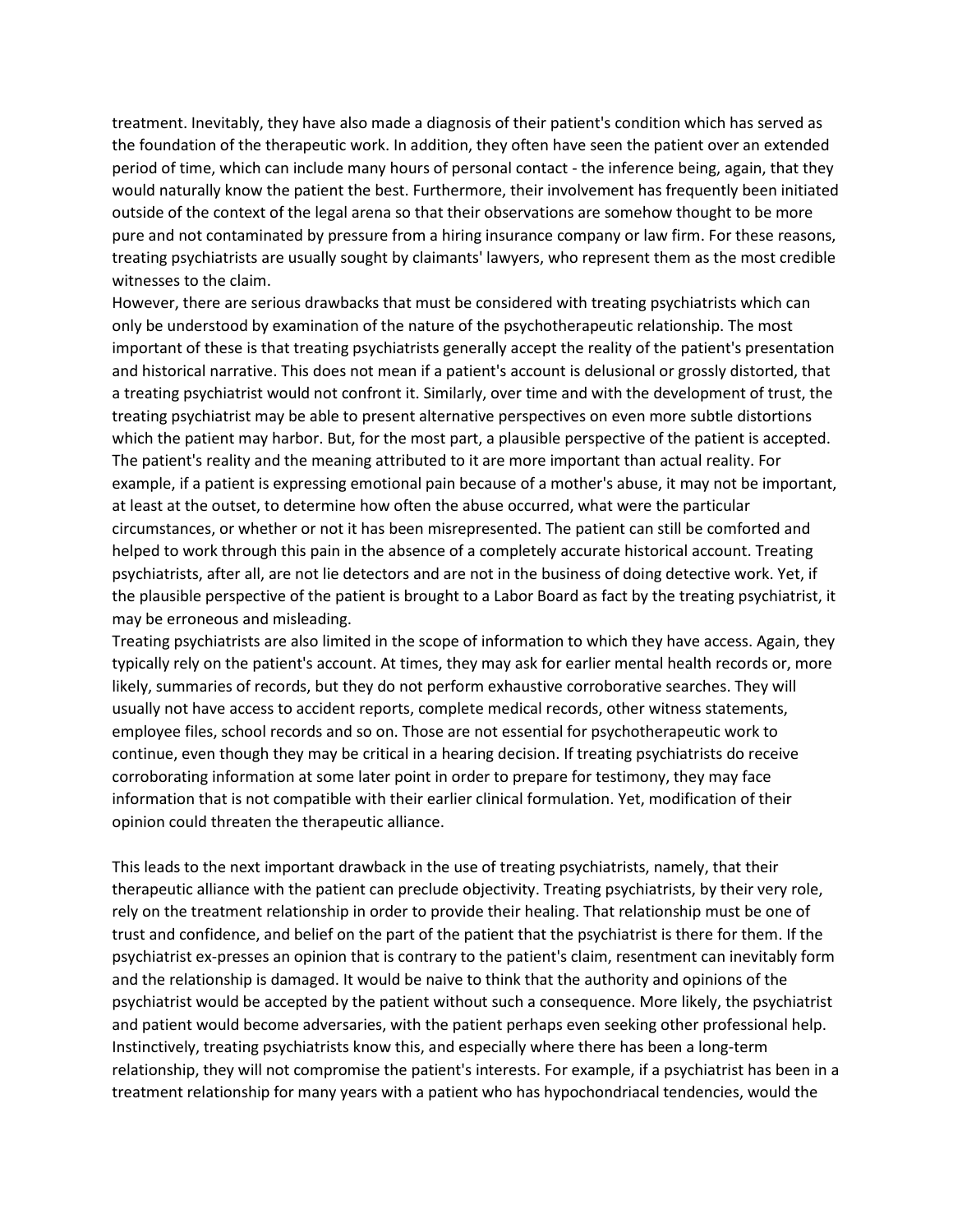psychiatrist refuse to support a recent claim of whiplash symptoms even if exaggerated? It is unlikely. This does not mean that the psychiatrist would purposely give a false opinion, but there would be the inclination to soften the impact of hypochondriasis on the patient's current distress.

Another potential conflict faced by treating psychiatrists is payment for their services. Although private health insurance carriers will be responsible for payment of most therapy with or without some copayment on the part of the patient, this is not always the case. For example, in worker's compensation claims, payment to the psychiatrist will be directly related to a favorable opinion that the patient's symptoms arose out of and in the course of employment. The typical scenario in these cases occurs after an initial interview between the psychiatrist and the patient, when the patient announces that all the bills will be covered by worker's comp. The psychiatrist is next handed an insurance form or asked to provide documentation which validates the work connection. This decision is often made after a relatively brief interview with little in the way of corroborating information. Later, as treatment has progressed and a more formal opinion is requested, is it really possible for the psychiatrist to be objective and say that the symptoms are not work related, when fees have been collected over a period of time on that basis? Again, this does not mean that the psychiatrist will falsely provide an opinion in order to be paid, but that conscious or unconscious factors will certainly influence the psychiatrist's ability to be objective.

#### C. Independent psychiatrists.

Independent psychiatrists would appear to be a better choice to gain an objective opinion, and using them would avoid many of the potential conflicts and issues around credibility just described. Independent psychiatrists can provide opinions which do not affect the therapeutic alliance with the patient. They are in a position to consider all the data and give it proportional weight. They usually have access to more corroborating information and, by virtue of their experience, should be asking for complete records and background data which provide a more complete understanding of the patient's history. If properly trained and certified, independent forensic psychiatrists are more knowledgeable in the legal process, rules of evidence, the legal standards to which their opinions are being applied, and the limitations of psychiatric testimony.

On the other hand, independent psychiatrists may not always be objective either. In the first place, the concept of objectivity is probably an illusion. There is always a tendency for bias in every opinion and in every testimony, this goes for both treating psychiatrists as well as independent psychiatrists. Bias can come from basic philosophical positions or allegiance to a theoretical stance; in psychiatry, for example, there are a number of schools of thought, one or more of which may dominate the independent psychiatrist's thinking. There is also potential bias based on agency, i.e., whose agent is the psychiatrist? The insurance company? The law firm's? The State's? Can the independent psychiatrist really maintain neutrality with regard to agency? Therefore, recognition of potential bias is necessary for the independent psychiatrist so that this element can be neutralized as much as possible. Money, too, can affect objectivity because there may be an inclination to provide favorable opinions to whoever is hiring the independent psychiatrist. This has led to the use of the term hired gun. No doubt this occurs, and lawyers may, indeed, rely on predictable opinions of their frequently used experts. However, independent psychiatrists may, at times, be incorrectly labeled as hired guns due to widely conflicting testimony observed in the courtroom. It should be noted that legitimate differences can exist in clinical opinion and in the adversarial process itself, where favorable aspects of an opinion are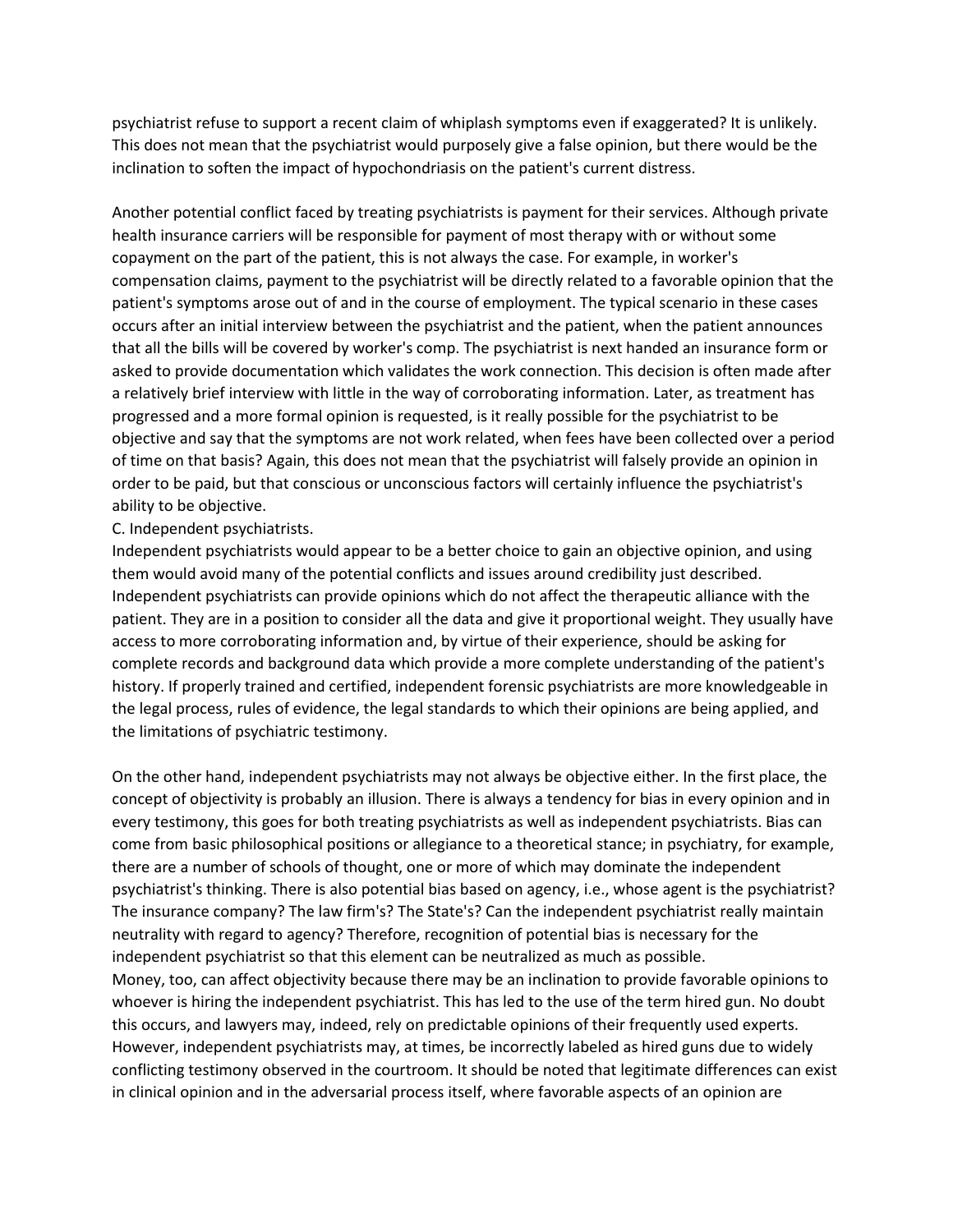emphasized and unfavorable aspects are downplayed. This happens, of course, with any expert opinion, not just that of an independent psychiatrist. Considerable differences are seen among other medical specialists, economists, arson and ballistics experts, engineers, etc. These reasonable differences should not imply that opinions are by a hired gun. But, if very similar sets of facts lead to two different opinions by the same independent psychiatrist, or if the psychiatrist routinely swings in his or her conclusions, then it may be suspect.

### **III. Worker's compensation claims for mental injury.**

Work and stress are almost synonymous. The very nature of work creates forces and pressures on an individual, either from external events or internal drive, that require adaptation. At the outset, stress comes from having to be at work at a particular time, remaining there for a prescribed number of hours, accepting the physical demands and requirements, meeting deadlines or quotas, achieving a level of quality or accuracy, and interacting with coworkers and superiors. In the real world, it also includes tolerating personality differences, facing one's own shortcomings, dealing at times with unreasonable authority, facing overwhelming tasks, and answering to the excessive demands of clients or customers. These factors are inherent in work and are not pathologic. Even the distress or discomfort that flows from those obligations is not pathologic. After all, few individuals are completely satisfied with their work, and most feel distress on a regular basis. The issue then is not whether there was stress or even distress, but how adaptive or maladaptive was the individual in the face of it. More importantly, did a maladaptive process lead to an actual stress related illness, and how can it be defined or measured when there may be no observable injury? From its inception, worker's compensation law recognized this difficult question and tried to find ways of establishing objectivity. There are three general categories of mental claims, which differ in their degree and form of objectivity.

- 1. Physical-mental
- 2. Mental-physical
- 3. Mental-mental

Traditionally, most worker's compensation acts have required as a part of their coverage formula a personal injury by accident or accidental injury. Emotional or stress related illness was viewed skeptically because of its subjective nature. Objectivity was established by requiring that stress related illness have a physical connection. Two types of claims are found using that connection: physical trauma leading to a mental disorder, and mental trauma leading to a physical disorder. These are respectively known as physical-mental and mental-physical.

In the physical-mental cases, there is a clear precipitating injury with psycho-logical consequences, e.g., a laborer falls off of scaffolding, injuring his back, and later develops a major depression, claiming it is due to his newly acquired limitations. In the mental-physical cases, some emotional or stress circumstances leads to an objectively measured physical disorder. Originally, the circumstances needed to be clearly identified such as from a nervous shock, e.g. witnessing a disaster at work leads to a heart attack. However, the nature of the emotional stress has expanded to include prolonged or cumulative work stress, and there has been a trend to compensate for many conditions including hypertension, asthma, peptic ulcer, etc., which are claimed to be a result of that stress. Again, although the stress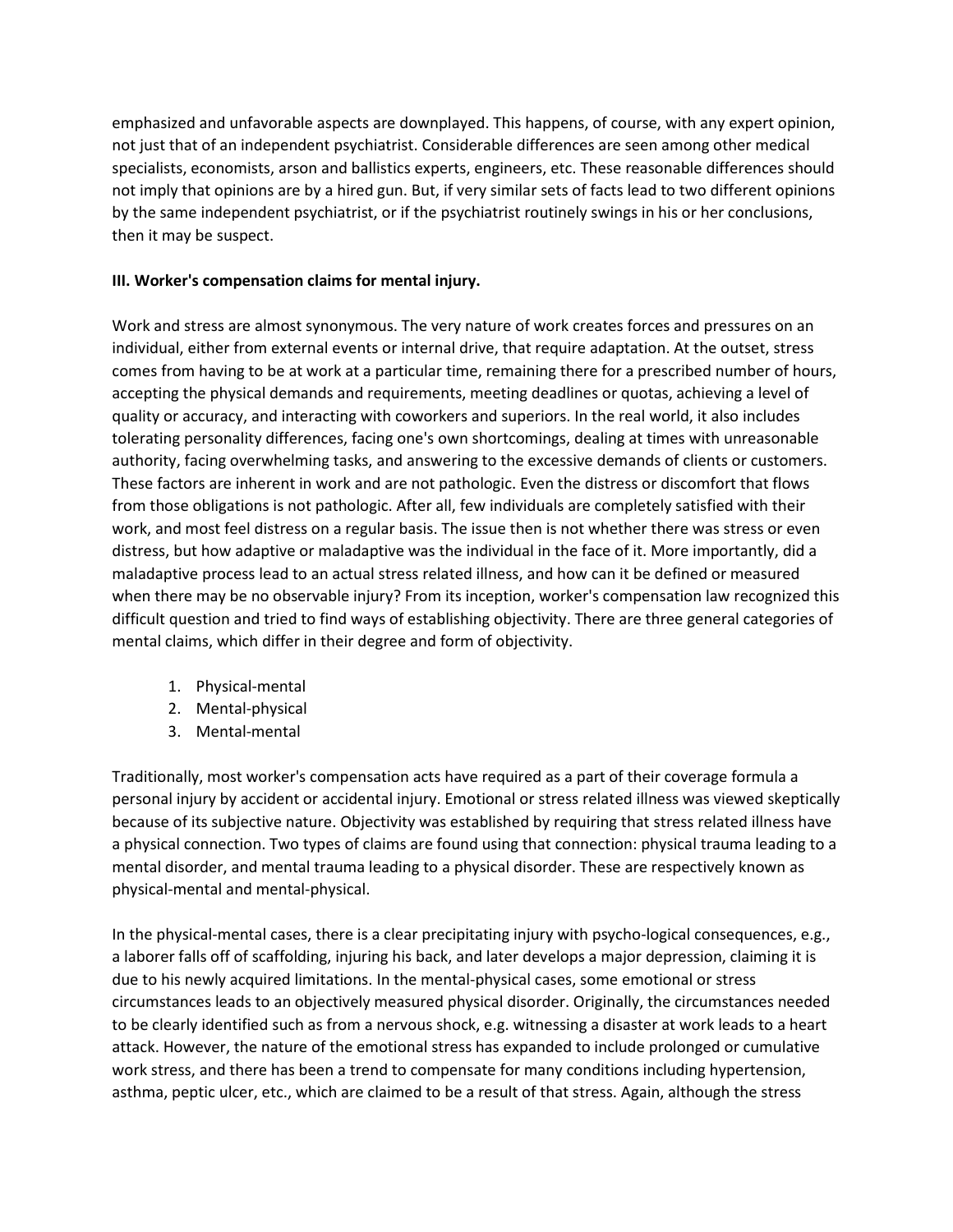related illness or the stress circumstances may be subjective, the physical connection is thought to give these claims an objective credibility.

The more controversial category of stress claims is that of mental trauma leading to a mental disorder, also known as the mental-mental claim. The difficulty in evaluating these claims is to a great extent due to the difficulty in defining a personal injury when it consists primarily of an intangible force producing a more intangible effect. When the injury represents a single or limited sequence of events, then it might be easier to identify its traumatic potential, e.g., a fire at a plant or a robbery in a bank can be objectively described by the worker or other observers so that the magnitude of the threat, the proximity to the worker, and the likely alarm created can be independently scrutinized. It is quite a different task to attempt to measure the cumulative effects of exposure to some harmful aspect of the total work environment, where the perspective of the individuals involved can widely differ. For example, how do we measure the degree of pressure a boss was placing on an employee that is claimed to have led to an anxiety disorder? Adding to the problem, from principles of the eggshell skull rule in tort law, are stress related claims that are based only on an aggravation of a preexisting condition. In effect, this opens the door to a multitude of potential claims because someone with an emotional disorder can invariably say that any work stress at least made it worse.

Many jurisdictions have attempted to limit these mental-mental claims by narrowing the scope of allowable claims or by using more restrictive language. In Vermont, for example, to be compensable, the employee alleging that the work stress has caused a mental injury must demonstrate:

- 1. Some condition of work created an actual stressful situation. This need not be sudden or immediate but may take place over a period of time (gradual onset); it cannot be a reaction to normal employment events such as a job transfer, a disciplinary action or job termination; and, the stressful situation must actually exist and not merely be the employee's subjective impression or perception.
- 2. The work situation is the proximate cause of the mental injury rather than some other stress in the claimant's life (e.g., divorce, financial ruin, legal problems, family illness or death, etc.).
- 3. The work situation/stress was greater than the day-to-day stress and tensions which all employees must experience and/or greater than that experienced by employees in a similar occupation.

In New Hampshire, as another example, if an employee has a preexisting (mental) weakness, there is no recovery unless the stress of the workplace contributed something substantial, i.e., the employment connected stress or strain must be greater than is encountered in normal non-employment life.

## **IV. Gathering information**

### **A. Diagnostic issues.**

In mental claims, complete and accurate information is necessary in order to both make the correct diagnosis as well as to determine what employment factors played a role. The lack of complete and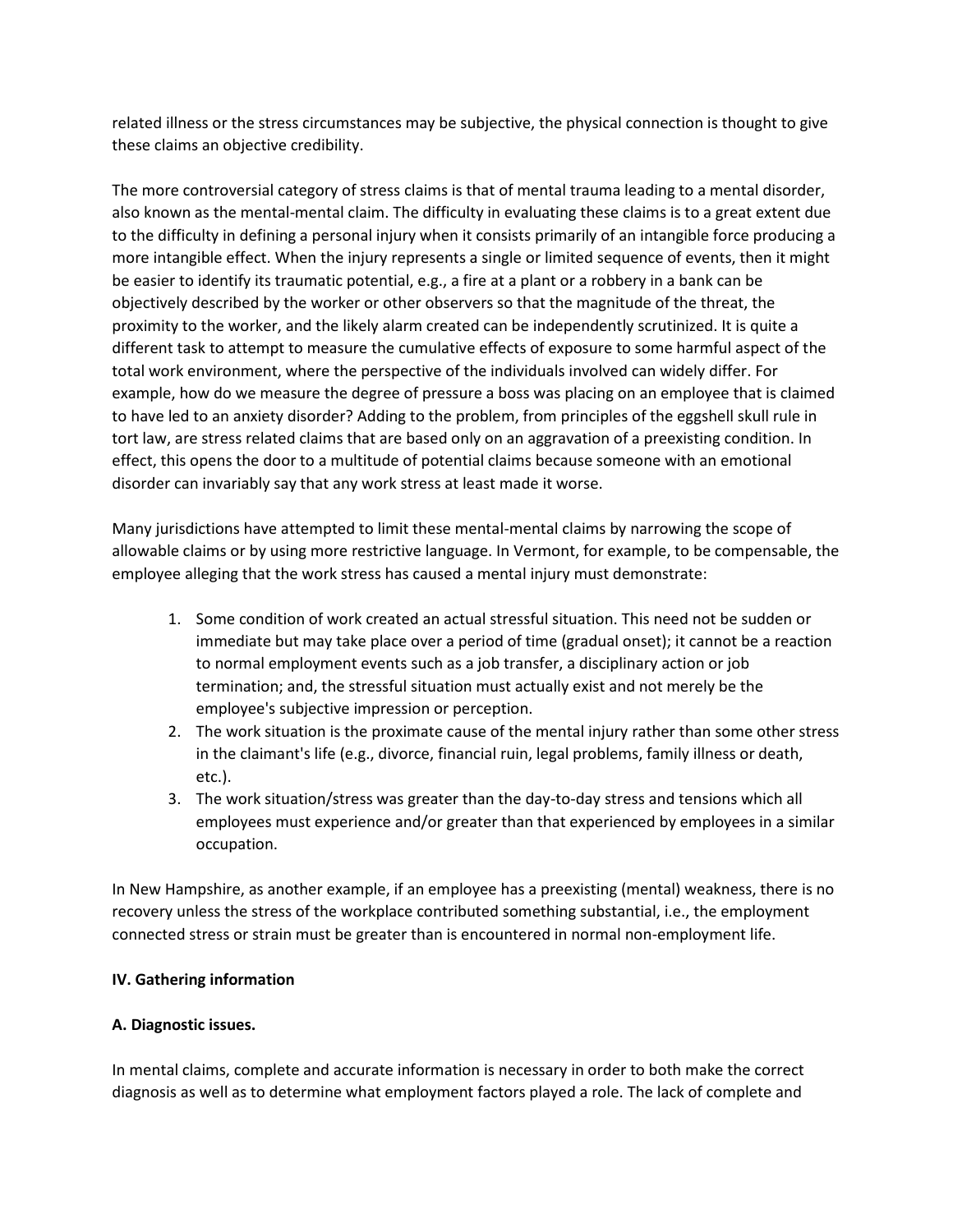accurate information is the number one problem for the treating psychiatrist, and can be for the independent psychiatrist if the information is not available. There is a great difference, therefore, between psychiatric opinion and medical opinion with regard to how much information is necessary. For example, if a worker has crushed the fingers of his hand in a machine, only a limited amount of information will be necessary to establish the accidental injury. If a worker has injured her back while picking up a filing box, slightly more information may be necessary, especially if there are not good diagnostic tests to confirm the injury. On the other hand, if a worker claims that he has become depressed because he was mistreated by his supervisor, a great deal more information is required to objectify the claim.

The peculiar challenge with mental disorders can be seen by comparing how diagnoses are generally made in medical conditions, and how the presence of any medical condition can be defined. The traditional ways of making a diagnosis are through:

- 1. Structural pathology, e.g., a biopsy finding of cancer
- 2. Etiology, e.g., an infectious bacteria identified in the blood
- 3. Deviation from some physiological norm, e.g., abnormally high fever, or elevated blood pressure
- 4. Observable signs, e.g., a physical examination finding of a rash, or heart murmur
- 5. Symptoms, e.g., complaints of pain or fatigue

The more a diagnosis relies on observable signs or symptoms only, the more it is subjective and difficult to verify. Almost all mental disorders rely only on observable signs, such as how the person appears and sounds, or symptoms which the person describes. The American Psychiatric Association's Diagnostic and Statistical Manual of Mental Disorders IV-TR (DSM-IV-TR) helps provide various criteria for mental disorders. But even those criteria are constantly being changed, revised and expanded. It is possible today to find a diagnosis for almost any type of human distress or behavior. The DSM-IV-TR has been criticized as creating the false impression that more people suffer with a mental disorder than actually do. For example, one of the most serious types of depression, major depressive disorder, can be diagnosed if an individual for a two-week period has depressed mood, diminished interests, poor sleep, tiredness, and difficulty with concentration - symptoms that are frequently found in someone who is just distressed. Furthermore, a diagnosis of a mental disorder cannot be made only by looking at a particular point in time or by what a patient is saying the symptoms are today. The diagnosis must be made by looking at the entire life of the person and the kind of stresses and conflicts that person has undergone throughout his life. Some mental disorders are chronic, even though the person may be coming to a psychiatrist for the first time. Others are cyclical and recurrent. Still others represent longstanding personality traits that lead to maladaption. Without information about the patient's entire life history, the correct diagnosis cannot be made.

Mental disorders, by their very nature, interfere with an individual's social and occupational functioning. Of course, mental disorders can have many possible sources, including biological defects, psychological conflict, or environmental stress totally unrelated to the job. But, when the disorder becomes fullblown, it may invade all aspects of the individual's life, including his or her family, friendships, recreation, and work. As the individual's coping mechanisms deteriorate, every demand at work also becomes an overwhelming burden. Often, the work becomes too much. The more work performance is affected by illness, the more desperate an individual may become, seeking to blame what is convenient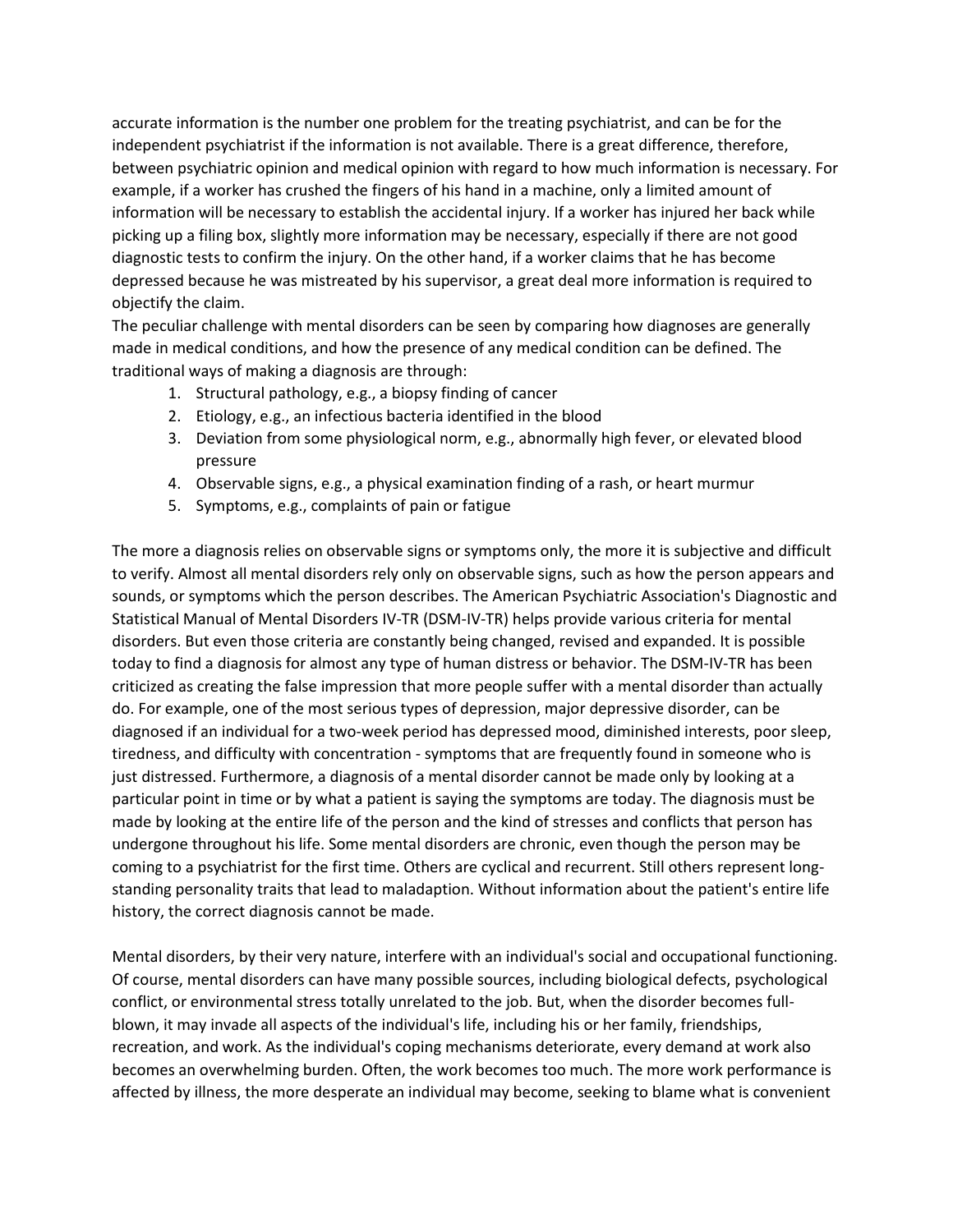for the distress. This typically and erroneously can include family, friends, or the workplace itself. With time, poor work performance actually creates a new burden in life, the threat of financial hardship, loss of self-esteem, or personnel action as a response to the poor performance. Information about the life history and previous mental problems of the patient becomes critical to identify if the mental disorder preceded the claimed workplace stress or was a result of it.

### **B. Corroborating information.**

Corroboration can come from various sources. It can be either internal, i.e., within the history of the person being evaluated and mental observations of the person; or external, i.e,, from outside sources such as reports of family, friends, employers; or other witness observations. Medical and psychiatric records both from the current treatment, as well as past seemingly unrelated treatment, may be necessary to properly chronicle a mental disorder. Similarly, medical and psychiatric records, employment files, and IRS returns can help chronicle a person's functioning before and after the claimed disability. The reliability of all sources of information must be taken into account. For example, family members may be as equally vested in a worker's compensation claim as the person asserting it, and may distort the history in support of the claim. On the other hand, an employer may provide misleading information about the functioning of the employee to show that the claim of disability is fabricated. The inherent bias of all informants, as well as the consistency of reported information, must be scrutinized. Not having sufficient information leads to opinions with a poor foundation, and may be embarrassing when that information later surfaces.

Surveillance is a controversial area for obtaining corroboration. Even in instances of alleged physical injury, surveillance pictures or films within a discrete period of time may not accurately reflect an individual's overall functional ability. By necessity, many disabled people must exert themselves briefly beyond their actual capability, and then pay the physical consequence afterward. With mental disorders, it is even more difficult to assume that a discrete period of surveillance is representative of total functioning ability. A surveillance camera cannot capture internal emotional states. In some instances, however, if a person has represented that certain activities are impossible or never performed, then a surveillance camera may be able to disprove this representation. Surveillance is a limited tool, though, which should not be overly credited with importance.

### **C. Nature of the work stress.**

Understanding the nature and severity of the work stress or trauma is important, as well as ascertaining whether stress even occurred as claimed. A percentage of claimants will grossly misrepresent or fabricate a workplace stress situation. More commonly, though, individuals may embellish or exaggerate a claim. It is important therefore to obtain verification of what actually occurred at work. Employer records, reports from supervisors, and witness statements may be extremely informative in this regard. Some of the thornier issues in worker's compensation claims of mental injury have to do with administrative or personnel actions by the employer. For example, if an employee is given a warning or reprimand for poor performance, it is understand-able that this would cause stress. Should that be considered a personal injury arising out of employment conditions? What if the employee was engaged in deliberate misconduct or criminal activity for which the employee was sanctioned or even terminated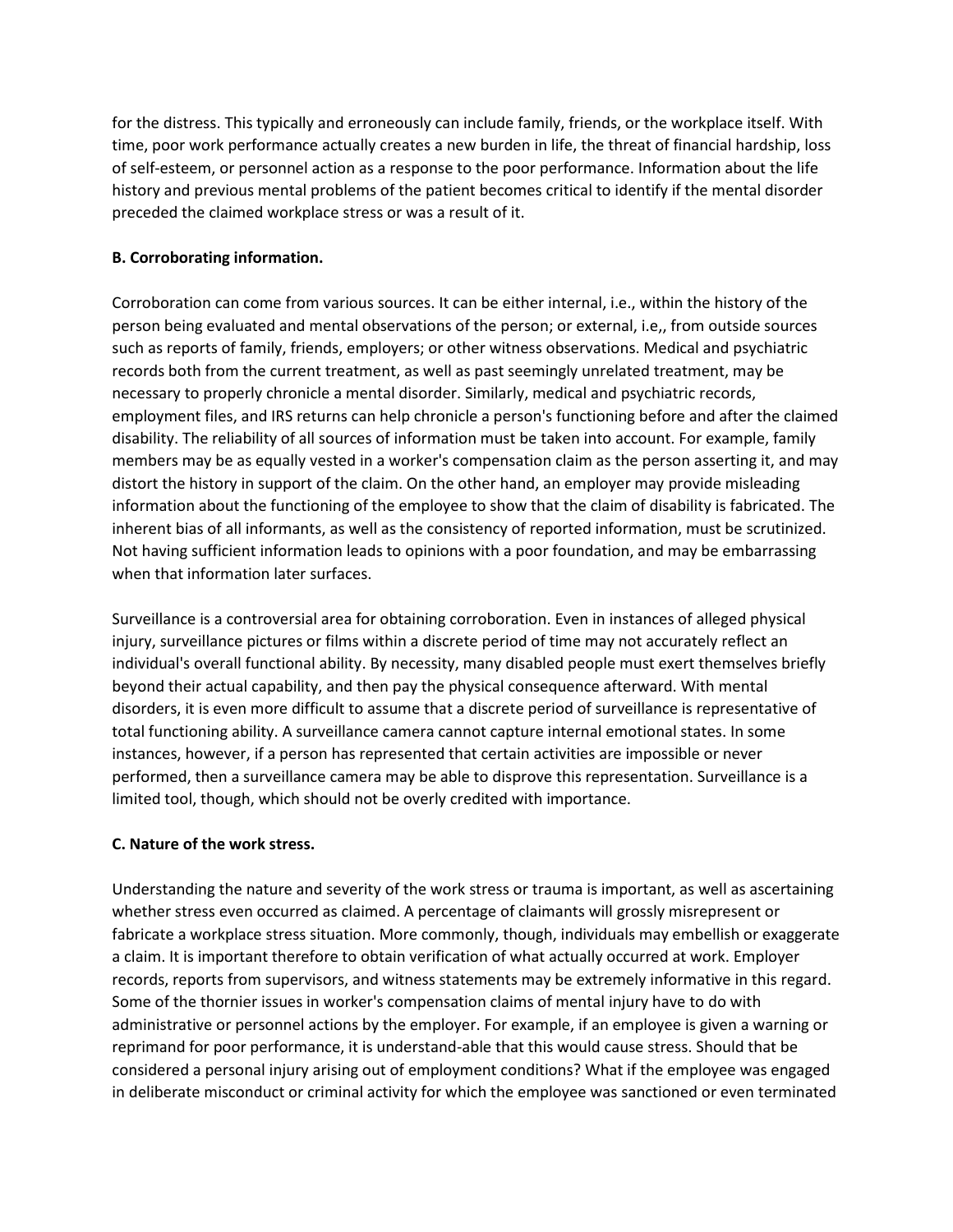by the employer? Surely, this would be stressful, too, but does it fall under worker's compensation law? What of the stress of a layoff or termination with our without a cause? Are these properly considered employment stressors? Labor Boards have been divided on these issues. In Vermont, the law seems to address the problems by excluding personnel actions as compensable. However, there must be room for consideration of unreasonable employer behavior as a source of stress.

### D. Nature of the work.

Impairment from a mental disorder generally falls under one of four categories:

- 1. Temporary partial
- 2. Temporary total
- 3. Permanent partial
- 4. Permanent total

An understanding of that impairment must always be in relationship to the nature of the work the employee was performing, or could still perform. At times, the nature of the work can clearly show that the employee cannot or should not continue performing those same duties, e.g., a firefighter who has posttraumatic stress disorder from a near-death experience becomes too anxious to go into a burning building; or a flight attendant whose plane dropped 1000 feet in an air pocket becomes too frightened of flying. At times, even mild symptoms of a mental disorder can compromise the essential aspects of the job, e.g., a correctional officer who is beaten by inmates no longer projects confidence, thereby becoming vulnerable to further assaults. Some types of work may require a higher degree of mental acuity and energy which can be lost with a mental disorder, e.g., a sales manager in a high-powered position cannot motivate his employees because of a depressive disorder. The employees in all of these examples may be suited for some other work if their mental disorder does not appear to be amenable to treatment. Claims, on the other hand, that an employee can no longer work for any employer or in any setting should be scrutinized carefully and accompanied by objective evidence of a serious mental disorder and significant impairment.

### **E. Timing.**

The timing of when symptoms began in relationship to the claimed work stress is an important area of consideration, in order to objectify the claim. Patients often relate their history in a generalized or impressionistic way which may or may not be consistent with the actual history in the work setting or in their personal life, e.g., an employee claimed that an incident at work triggered posttraumatic stress disorder, when records showed that symptoms of mental problems were evident in the month or two prior to the incident. Establishing a careful timetable that is corroborated by records and other outside information can help show the consistency or inconsistency of a patient's account. Claims of persistent unrelenting symptoms and permanent impairment must also be weighed against the efforts at rehabilitation. Did the person ever try to return to work? Did he or she participate in vocational rehabilitation efforts, retraining, or educational opportunities? Is there evidence of compliance with treatment? What has been the motivation to recover?

### **F. Alternative explanations.**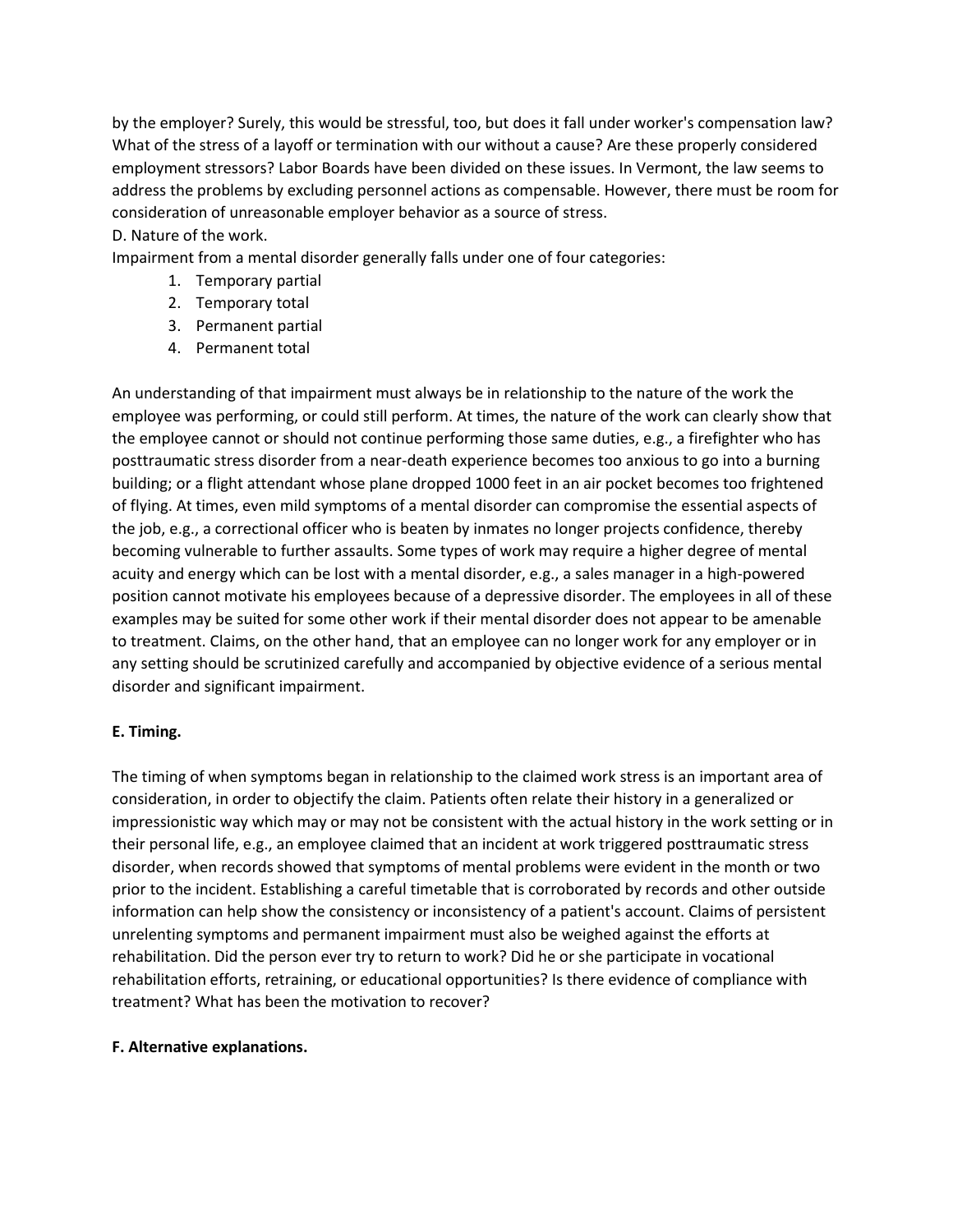When a person claims to have a mental disorder and impairment from work stress, but cannot adequately demonstrate it, there may be alternative explanations. Some individuals are malingering, but this is probably a small percentage. On the other hand, exaggeration, inconsistency, or lack of objective measures of either the mental disorder or impairment, are all quite common. These are not necessarily overt fabric-cations, because individuals can honestly believe that their work has created the problem. But, the same individuals may have found difficulty in functioning due to a number of unrelated or accumulating factors in their lives, e.g., social consequences of personality disorders, substance abuse, economic hardships, or personal and family stressors. Outside of the work setting, many personal life crises can present unresolvable conflicts for which a face saving solution through a worker's compensation claim is sought. Additionally, if individuals feel that they have been mistreated at work, they may have a sense of entitlement, which, to them, justifies the claim as a substitute for dealing with a personal crisis, e.g., a woman operated on for breast cancer claims dis-ability from relatively minor work related stress, denying the catastrophic effects of the cancer on her life. A thorough personal history, together with adequate corroborative background information, may show the inconsistency in the claim and uncover alternative explanations. Such evaluations are difficult for the psychiatrist since the person making the erroneous claim may generally be suffering. However, a thorough under-standing and elimination of these alternative explanations is necessary in order to validate the claim.

### **V. Conducting the IME.**

Following complete review of the records, which hopefully has provided a sufficient database from which to understand the claimant, the IME itself can be conducted. This consists of a personal interview and mental status examination, and possibly psychological testing.

## **A. The psychiatric interview.**

The length of the psychiatric interview can vary. Up to several hours may be necessary to trace a complex history. The interview itself is not merely an opportunity to gather information, even though that is also one of its tasks. It serves as an opportunity to formally observe the claimant's emotional state as he or she discusses their current complaints and past history. The setting should be one that provides an opportunity for the claimant to reveal intimate aspects of emotional life and to express the feelings that surround them. In contrast to a treatment interview, the claimant is warned that material to be discussed will not have the same confidentially that would normally occur in a treatment relationship.

Typically, a claimant will be asked to describe his or her current symptoms, and will be questioned about the presence or absence of symptoms that help formulate a diagnosis. Past history, family history, school performance, marital history, drug and alcohol history, employment history, and medical history are also explored in consider-able detail. Of course, the employment situation that allegedly has led to the mental disorder is also reviewed thoroughly.

### **B. Mental status examination.**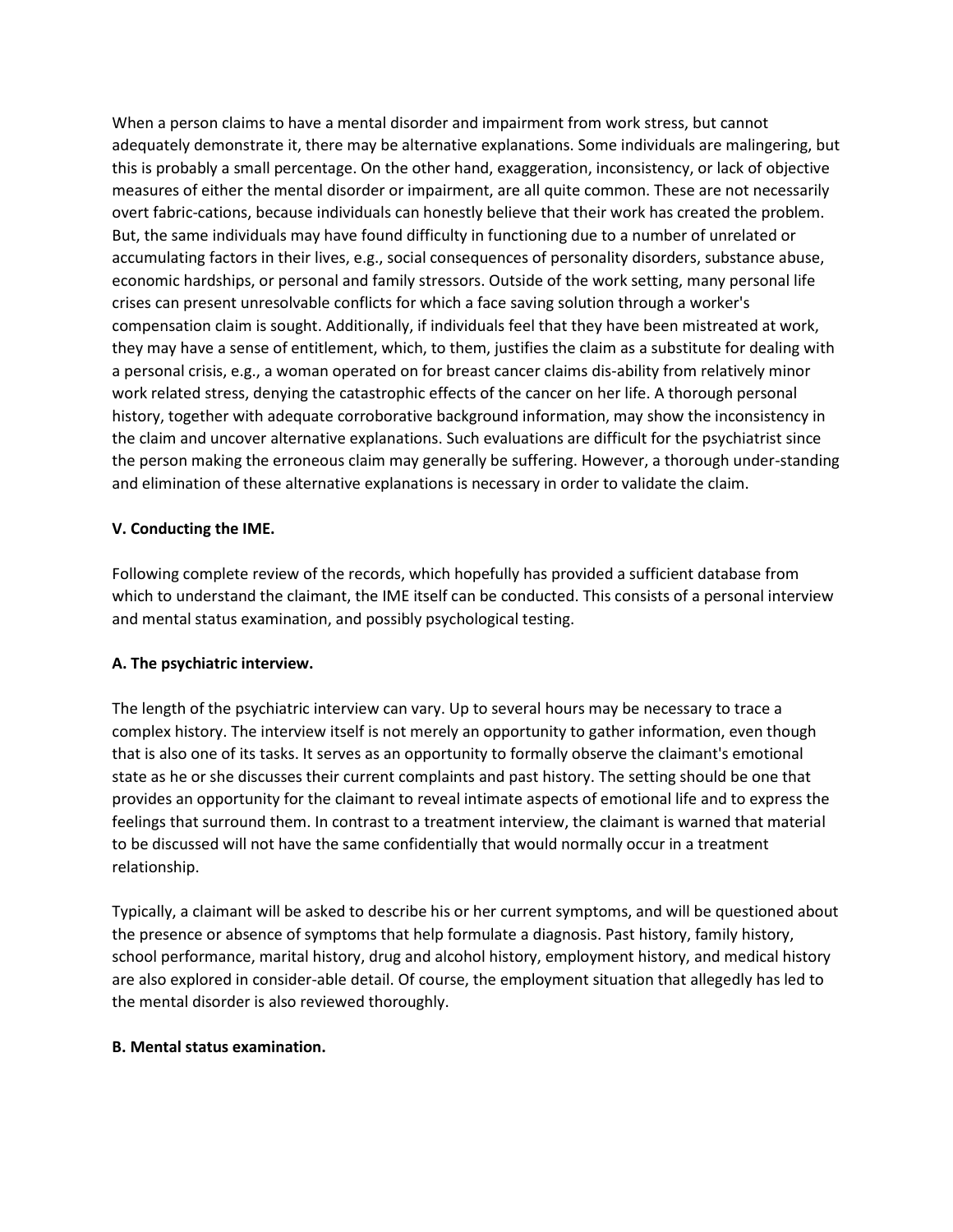Throughout the interview or interviews with the claimant, emotional observations are being made by the psychiatrist and eventually recorded as a mental status examination. This is an extremely important part of the evaluative process, since the psychiatrist's skills will help confirm or call into question the presentation that the claimant is trying to make. Although the recording of this examination is in a particular order, organized according to categories, this need not be the order in which the examination itself is conducted. That usually depends on the circumstances under which the claimant and the psychiatrist meet, the degree of cooperation, and the psychiatrist's own judgment about which parts of the mental status examination are to be emphasized. The following is a description of the typical categories of the mental status examination:

1. General Appearance, Attitude and Behavior:

What kind of relationship did the claimant have with the psychiatrist? Was he cooperative, indifferent, or withdrawn? Was there open hostility or assaultiveness? Was he dressed with normal neatness? What was his clothing and grooming like? Were there any purposeless movements, such as hyperactivity, motor agitation, or tremor? What was the posture, gait, and facial expression? Were there any unusual or inappropriate motor movements?

2. Stream of Thought:

What was the quality of the voice and speech? What of its intensity and pitch? Was the rate of speech unusually rapid or overly delayed? Was the speech spontaneous or hesitant? Was there any speech impediment? Was the flow of thought logical and organized, or was it tangential, loose, and disconnected? Was there a flight of ideas or repetitive speech?

3. Mood and Affect:

What was the claimant's mood throughout the interview? Was it fearful, happy, sad, despondent? Did the claimant's facial expressions show anxiety or worry? Was there tearfulness? Was there any inappropriate mood, such as unusual silliness, giddiness, or laughter? Was the mood consistent with the content of what was being discussed?

4. Perceptions:

Did the claimant describe or appear to have any unusual perceptions? Did she seem to be responding to voices or sounds that were not present, or did she describe such? Was there any sign of seeing strange things or reacting as if something was visible to the claimant that was not really there? Were there any strange smells or tastes described? Was the claimant mumbling or appearing to converse with a third person when no one else was present?

5. Content of Thought:

What is the claimant speaking about spontaneously? Does he describe being persecuted or feeling that enemies might be out to harm him? Are there other paranoid thoughts? Was there any sign of false beliefs or bizarre thinking? Was there any grandiosity or exaggerated sense of self-importance? Does the claimant describe unusual physical symptoms, fears, or compulsions? Is there suicidal thinking expressed? Could the claimant speak in abstract terms or was his thinking overly concrete? On proverb testing, could he extract correct meanings? What were his work values, expectations, attitude?

6. Orientation and Memory:

Does the claimant know her whereabouts? Is she able to properly identify the time, place, who she is, and who the examiner is? How easily is the claimant able to recall recent or remote events? Is there a problem with number calculations that reflects confusion?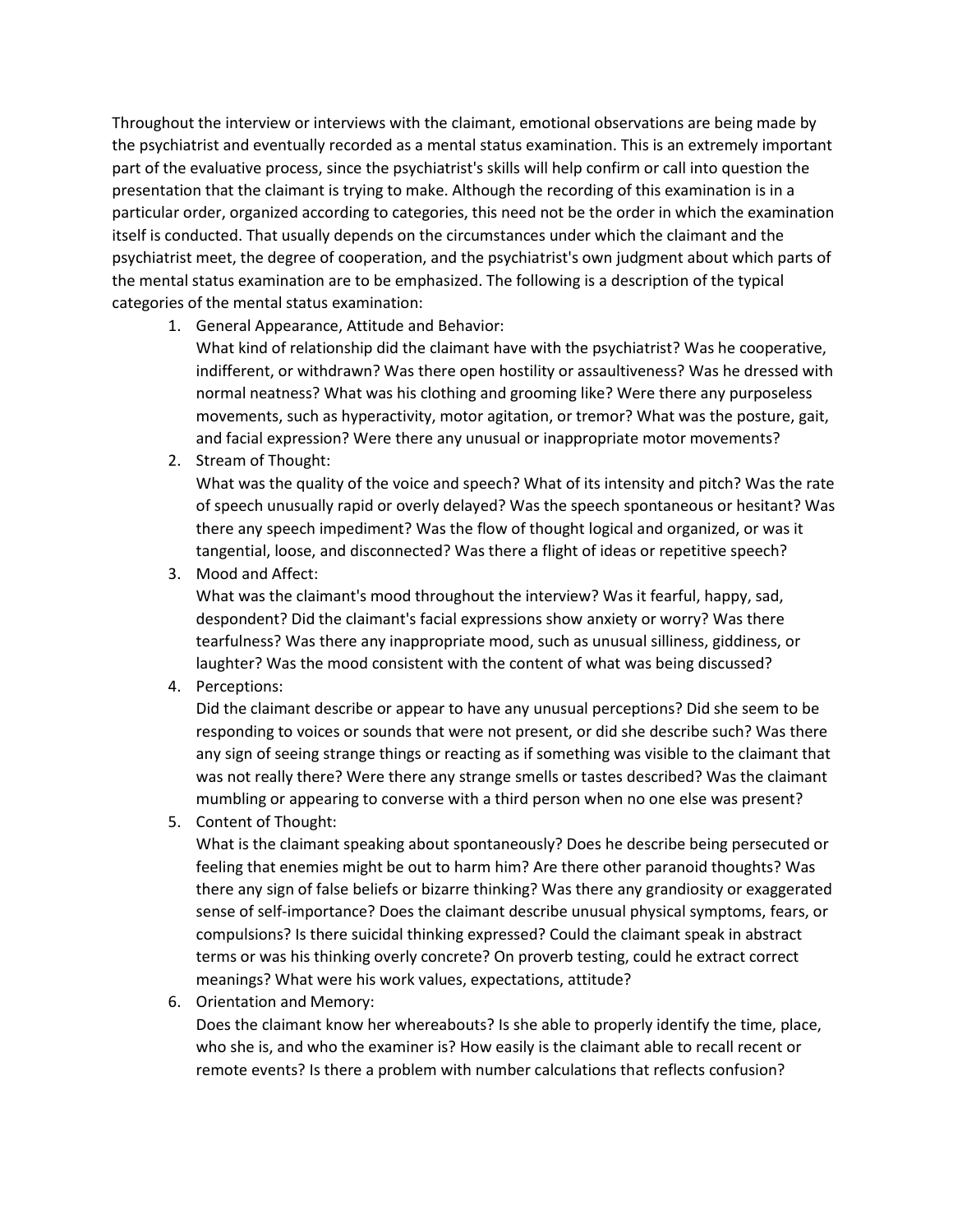The form of the mental status examination can vary to some extent from one examiner to another, but generally, the above types of information should be in constant observation by the psychiatrist and an integral part of the overall assessment.

# **C. Psychological testing.**

In addition to the psychiatric interview and mental status examination, psychological testing may be used to provide further information on the psychological functioning of an individual. In many cases, this is not absolutely necessary, but can be an added tool to validate clinical impressions. Typically, psychologists conduct such testing, but a number of tests are now available in formats that can be used by psychiatrists as well, if they have experience with this modality. Today, literally hundreds of different psychological tests are used to measure a whole array of intelligence, personality, and other psychological functions. Some of the more common areas of psychological testing are listed here:

1. Intelligence

e.g., Wechsler Adult Intelligence Scale (WAIS); Slosson Intelligence Test; Kauffman Brief Intelligence Test; Shipley Institute of Living Scale, etc.

2. Clinical symptoms and personality traits

e.g., Minnesota Multiphasic Personality Inventory (MMPI); Millon Multiaxial Clinical Inventory (MMCI); Personality Assessment Inventory; Beck Depression Inventory; Beck Anxiety Inventory; Rorschach Inkblots, etc.

- 3. Psychological factors in pain problems e.g., Millon Behavioral Health Inventory (MBHI); Wahler Physical Symptoms Inventory; Pain Drawing Test; Chronic Illness Problem Inventory; Dallas Pain Questionnaire; McGill Pain Questionnaire, etc.
- 4. Brain functioning: e.g., Halstead-Reitan Battery; Wisconsin Card Scoring Test; California Verbal Learning Test; Luria-Nebraska; Complex Figure Drawing; Booklet Category Test, etc.

It is impossible to even begin to outline the number of psychological tests that are used as part of an evaluation of mental disorders. It is important, however, to note that no test should stand alone as a final conclusion about a person's mental disorder, or the level of impairment. Psychological tests cannot make a diagnosis; they are merely an aid for a clinician making the diagnosis. At times, the tests are quite valid, but at other times they are misleading and produce both false positive and false negative results.

## **D. The psychiatric report.**

At the conclusion of the IME, there is usually a report that summarizes the findings and opinions of the psychiatrist. Those who have read a number of psychiatric reports will probably agree that they are frequently mysterious. They can be brief and mysterious, or long and mysterious. In the former case, opinions may be briefly stated, but without apparent substantiation, leaving the reader to wonder what will be the basis for the opinion at a hearing. In the latter instance, it may be so long and convoluted that it is difficult to discover what the actual opinion is. An adequate report should have enough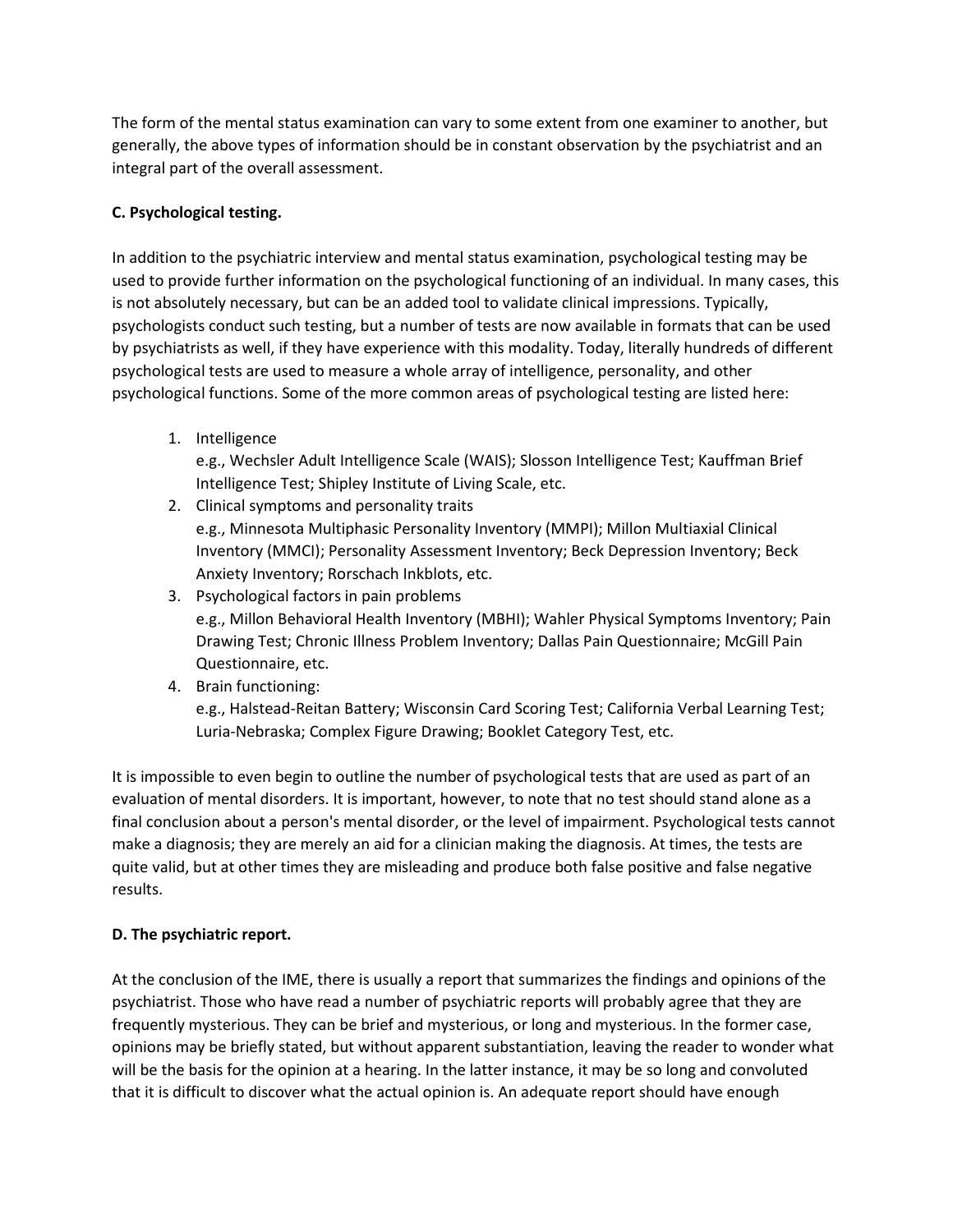substantiating data that the reader can follow the reasoning and conclusions, but it should not be so lengthy and laden with psychiatric jargon that the essence is lost or is unintelligible. The report serves as a useful aid during the pre-hearing process. A strong, well-stated report may also have significant weight at a hearing. Finally, the psychiatrist must be able to translate, at the time of testimony, the report and opinion in a simple and meaningful manner.

### **VI. Common psychiatric diagnoses.**

### **A. What did he say?**

Perhaps in more than any other field of medicine, psychiatric diagnoses can be quite baffling and misconstrued. In part, this is because the words contained in the diagnoses are commonly used in a lay context, but may mean something very different in a diagnosis. So, for example, when a rheumatologist diagnoses fibromyalgia, lay people recognize that this condition is not known to them and they must look it up or get a professional interpretation. However, when someone is diagnosed with depression, the average person has some feeling of what that might be. Unfortunately, however, that feeling may be far from what the particular diagnosis represents. In addition, when psychiatrists begin to explain the sources of a mental disorder, they frequently weave a complicated tapestry that is difficult to follow, and one that leaves the lay person more confused than not. While a deeper analysis of causation, psychological conflict, and unconscious dynamics may have meaning between one professional and another, it may totally lose the lay person. Even among professionals, there is often ambiguity in terminology. The DSM-IV-TR is an attempt, now in its sixth version, to provide common language and definition of mental disorders. Because it reads more like a cookbook, it has been welcomed by attorneys and often referenced in hearings. There is no question that it is a useful manual, but in an attempt to simplify, it may unwittingly give the impression that it has exclusive title as a psychiatric text. This is far from the case, since the manual only serves as a guideline and is in a constant state of change, subject to committee vote and even political influence. So, the problem of confusing psychiatric terminology has not yet been solved. Many of the diagnoses contained in the DSM-IV-TR are subject to interpretation and modification based on individual circumstances, as well as the unique characteristics of the patient. It is impossible to outline all areas of the DSM-IV-TR, but the following are groups of diagnoses frequently encountered in worker's compensation claims:

### **B. Depressive disorders.**

Depressive disorders constitute a wide range of possible conditions. Certainly, in a basic sense, they involve a state of sadness or loss of interest and pleasure in life. However, this can be only as a very mild form, adjustment disorder with depressed mood, in which a specific stress causes a maladaptive reaction that is generally of short duration and usually mild in severity compared to other conditions; or it can be in the form of a major depressive disorder that includes marked disinterest in life, weight loss, insomnia, lack of energy, and other symptoms that could represent a severe illness. In some cases, there can be psychotic features, where the person has false beliefs or perceptions about the world and has clearly lost contact with reality. Careful scrutiny as to which symptoms are present helps distinguish between the mild or the major form. Simply looking at how depressed someone says they feel is not enough. Depression can often have a biological or physical cause, with recurrent episodes. During these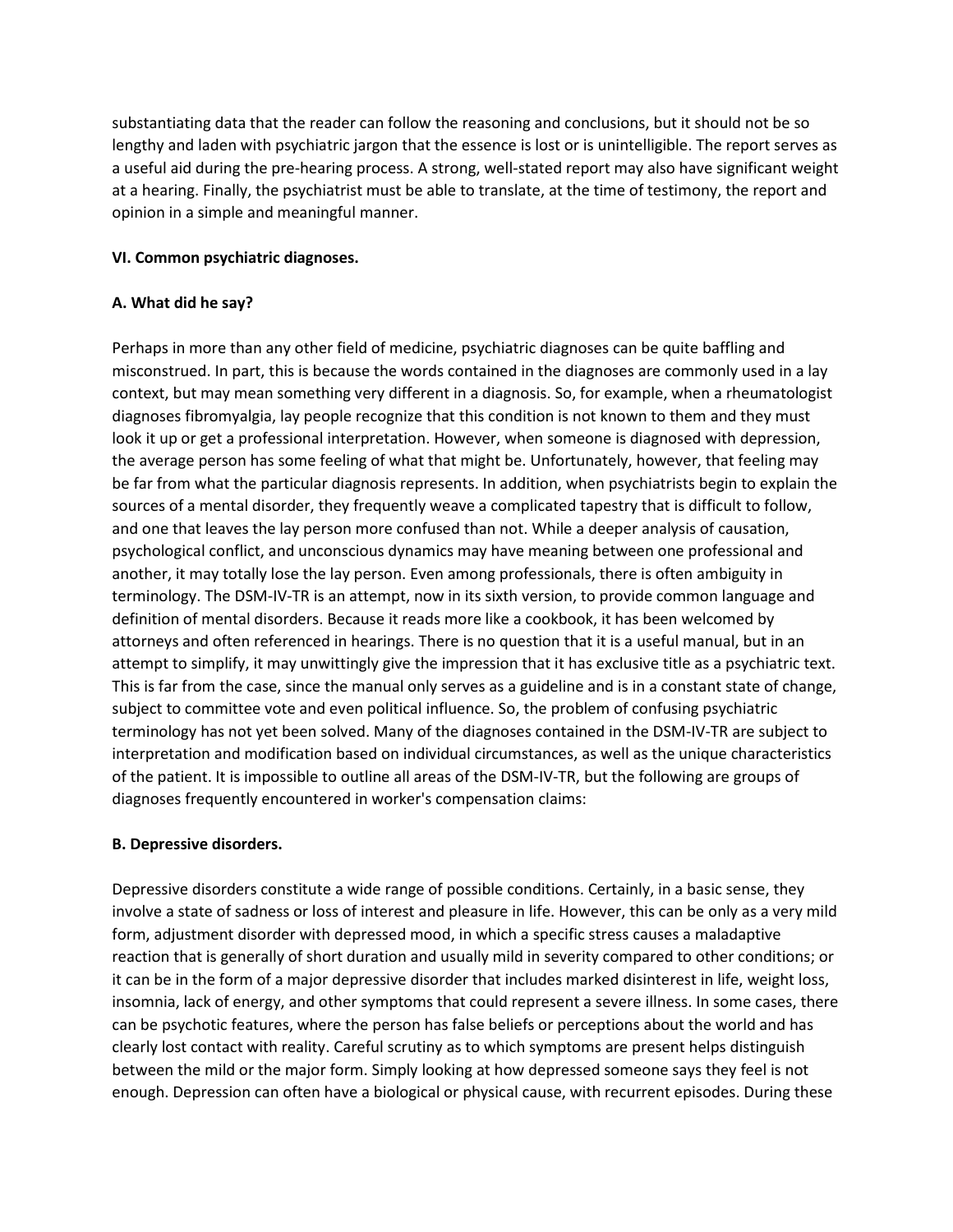spells, an individual may be unable to function at work or otherwise in life. Therefore, it is extremely important to discover which came first, the difficulty in functioning or the work-related problems, since when a person cannot function due to depression, job performance is bound to be affected and the problems at work could be a consequence.

### **C. Anxiety disorders.**

Anxiety disorders are also a frequently seen problem that can have a number of forms. In panic disorder, there are periods of intense fear or discomfort, often with physical symptoms such as shortness of breath, dizziness, trembling, hot flashes and pain. When the individual experiences these in a particular setting in which he or she feels trapped and unable to escape, it is known as panic disorder with agoraphobia. In phobias, generally, people avoid the place or thing that they feel is the source of their anxiety, and so can be quite limited in their functioning. These and other anxiety-related problems, such as generalized anxiety disorder and adjustment disorder with anxious mood, can often present themselves in a work setting. Whether the setting was the actual precipitant or a significant aggravating factor can only be determined by a very careful history survey and assessment of the psychological makeup of the individual. Because some anxiety disorders take a chronic course, the impact to a worker's long-term functioning can be significant.

### **D. Posttraumatic stress disorder.**

One of the most common disorders seen in worker's compensation claims, and litigation generally, is posttraumatic stress disorder. This is most likely due to the fact that it is one of the few diagnoses that actually refers to trauma within its very nature. For this reason, it has been quickly adopted by attorneys seeking damages for negligence and worker's compensation remedies. The original diagnosis, however, evolved from the experiences of people in combat situations. Originally, it was known as traumatic neurosis or battle fatigue. The stress that is thought to produce the disorder is usually an extreme lifethreatening one, such as a disaster situation, a fire, airplane crash, military exposure, or any circumstance where an individual faces the threat of death or serious injury. The need for such an impact is necessary because the features of this disorder are that the person repeatedly re-experiences that horrible event in the form of intrusive recollections, nightmares, or avoidance behavior, so as to allow his or her psychological state to regroup. It is doubtful, therefore, that minor accidents and the normal stresses of life would produce such a reaction. Claimants often utilize this diagnosis, confusing bad memories with intrusive, involuntary recollections. The expansion of this diagnosis is probably inconsistent with psychiatric principles of trauma.

### **E. Somatoform disorders.**

One of the most difficult areas in psychiatry is psychosomatic illness, now renamed somatoform disorders. In the past, people were termed as hypochondriacs when they suffered with physical complaints and yet had no known medical illness. We now recognize a number of physical presentations that have, in fact, a primary psychological disturbance. The complicating factor here is that, at least unconsciously, an individual may blame a traumatic event as being the source of physical discomfort, rather than recognizing psychological conflicts or needs that are actually the cause. One type of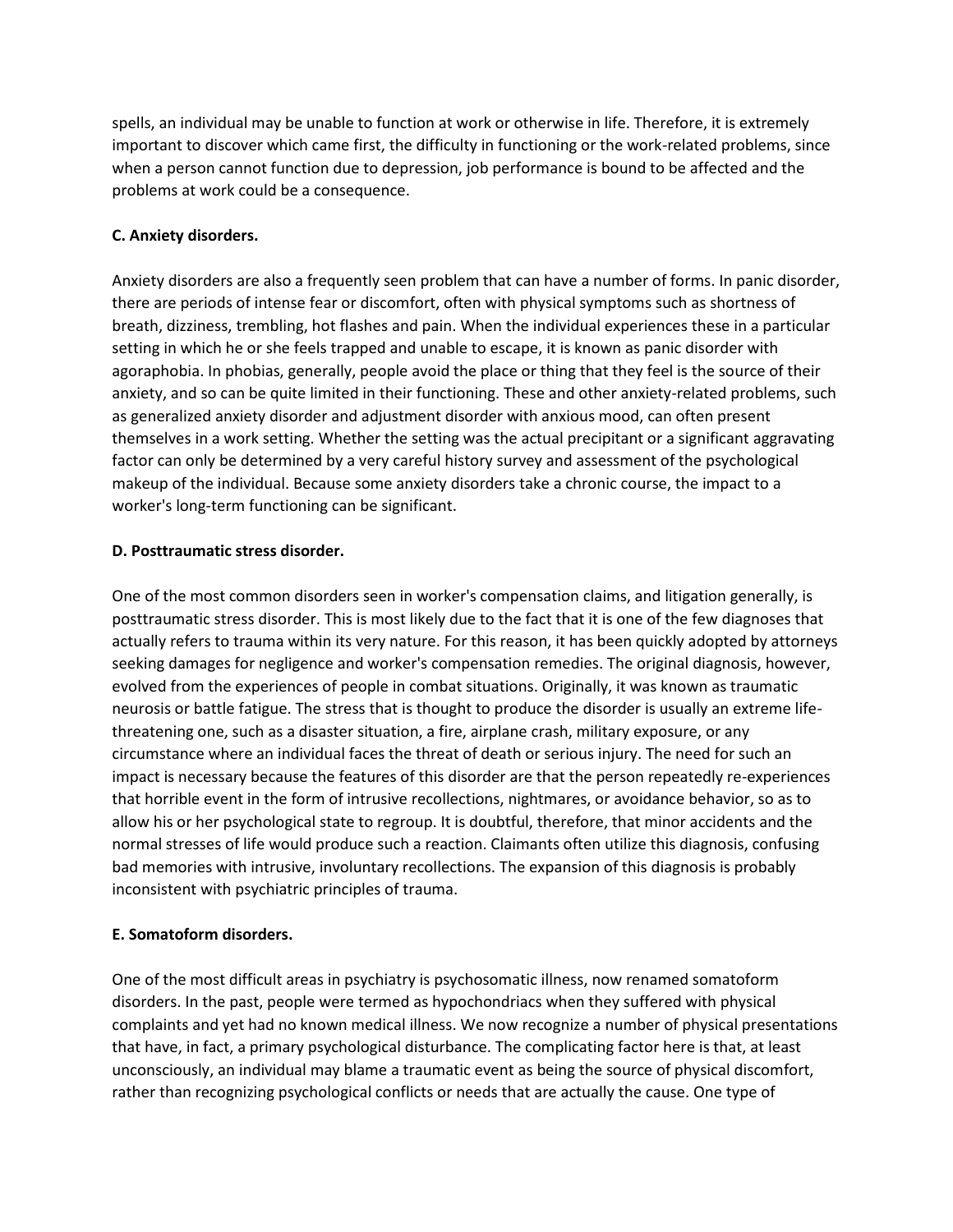somatoform disorder is known as conversion disorder, in which a person has a loss of physical functioning, such as paralysis or blindness, which is totally based on psychological reasons. At times, there has been a minor physical trauma, which may have no bearing on the actual dysfunction, but serves as a face-saving mechanism for the claimant. Another commonly seen problem is somatization disorder, which presents as a long-standing history of physical complaints covering many organ systems of the body, e.g., gastrointestinal, pain, cardiac, sexual, reproductive, but with no recognizable medical disease. This is a disorder that can almost become a way of life for a person. Another condition in this group is undifferentiated somatoform disorder, where there is inadequate medical explanation for a set of physical symptoms that can include both pain as well as loss of physical functioning in a mixed pattern of symptoms. Many of the new wave of syndromes can at times fall into this category, including, for example, chronic fatigue syndrome, fibromyalgia, multiple chemical sensitivity, etc. Again, psychological conflicts can be involved, and the claimed medical basis or environmental factor is simply a convenient target to blame, and may be totally unrelated.

Very often, there are emotional and psychological symptoms that accompany physical disease or injury, and chronic pain. These types of disorders, known as pain disorders with psychological factors and a general medical condition, are seen where the psychological effects of pain can aggravate or complicate the course of recovery.

## **F. Psychosis.**

This class of disorders implies a major disruption in psychological functioning in which an individual has lost contact with reality. A common type of psychosis is known as schizophrenia, which is a disease that usually includes false beliefs or perceptions, hallucinations, incoherent thinking, bizarre behavior, and marked social and personal dysfunction, and that often takes a chronic course. It represents a major world health problem today. The causes of schizophrenia are not well understood but include strong biological factors. Other types of psychosis are bipolar disorder (formerly known as manic-depressive illness), delusional disorder, and schizophreni-form disorder. While these psychotic conditions may have some precipitant or aggravating stress factor in their onset, they are usually thought of as having a strong biological cause.

## **G. Traumatic brain injury.**

A common type of claim that can have associated psychological factors is that of traumatic brain injury. Certainly, an individual who has undergone a traumatic brain injury may have emotional and behavioral changes from the brain insult itself. The person may also have psychological complications from being injured, in the form of depression, anxiety, or other nonspecific distress. The more troubling area, however, is in claims of mild traumatic brain injury which may occur with little or no impact to the head and which have no clear diagnostic evidence that the brain has received an insult. This is a controversial area because claims of mild traumatic brain injury are increasing dramatically. In some case, careful evaluation of the individual's history reveals preexisting psychological factors that preceded the accident, for which a claim of traumatic brain injury can serve as a convenient resolution. When this dynamic occurs, these claims actually are based on a somatoform disorder.

### **VII. Conclusion.**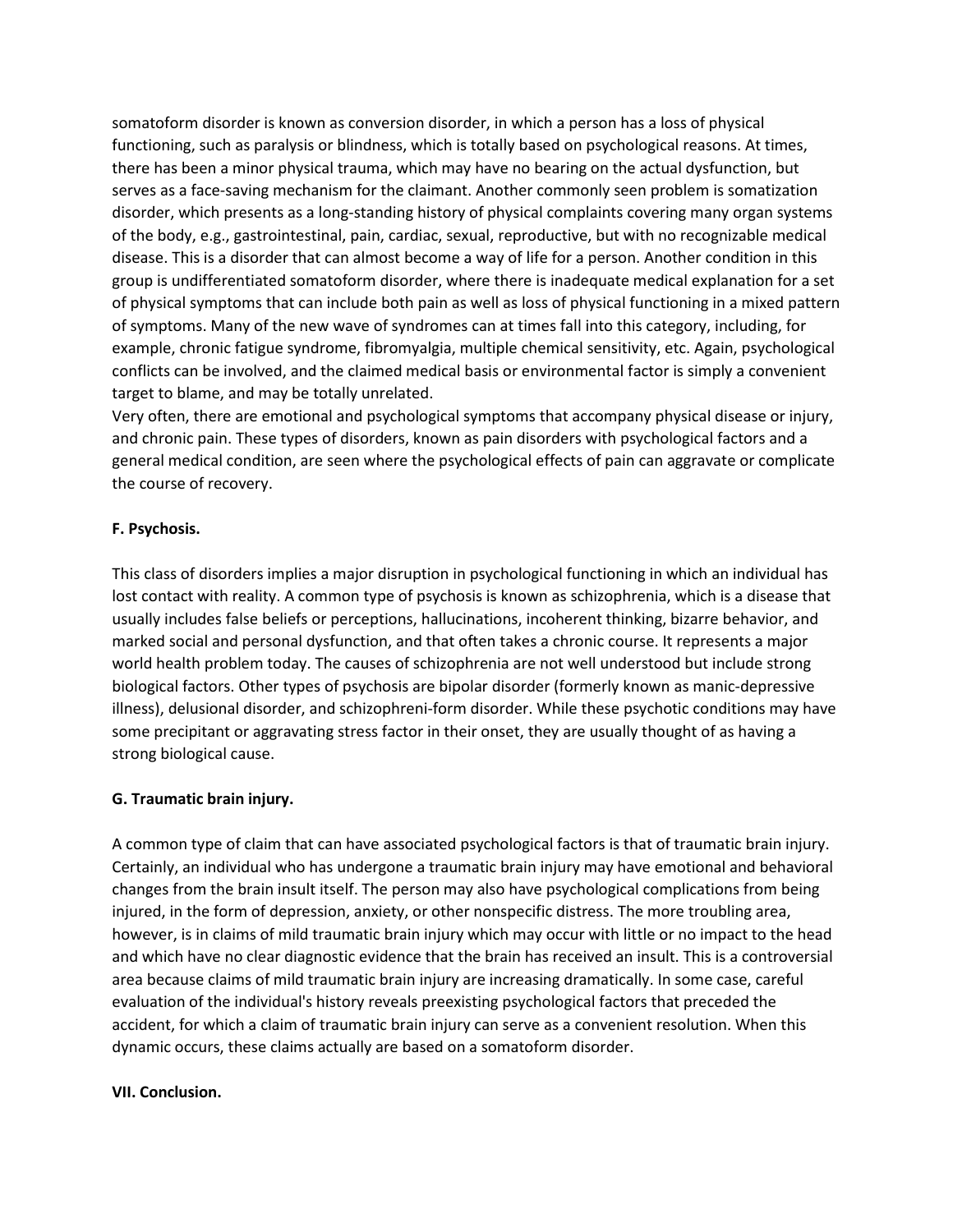The increase in claims for stress-related illness and mental disorders in the workplace is not explained by one set of factors alone. Complex social and cultural trends are responsible. In the early history of America, a self-sufficient and stoic attitude promoted individual responsibility. For right or wrong, mental illness and disability were considered a weakness. Of course, this stigma disadvantaged the unfortunate individuals who suffered from such illness, artificially segregating them from the rest of society. Advances in medicine and psychiatry over the last 100 years have helped identify biological and psychological disorders which have scientifically identified origins and characteristics. To reject this is to place us back at an earlier, unenlightened, blame casting mentality. Modern psychiatric and psychological treatment has offered new hope to emotional distress and the favorable resolution of mental illness states as a regular feature of therapeutic practice. However, progress in mental health treatment, as in many new scientific technologies, is accompanied by dangers and abuse. The subjective nature of some mental disorders and the overlap between illness and ordinary distress create a problem in definition that has facilitated that abuse. As discussed earlier, this trend for finding disorder where none exists is by no means limited to psychiatry, since our society as a whole has become increasingly medicalized. As the stigma of mental illness is leaving, the attention to health rather than illness is disappearing. The range and relativity of health, based on individual variants, social and cultural differences, is lost in favor of narrow stereotypes. Growing numbers of psychiatric diagnoses with indefinite criteria which label the continuum of human behavior inadvertently promote this process and help validate mounting worker's compensation claims.

In addition to increased medicalization within our society, a number of other trends within society in general, and industry in particular, may be instrumental in the rise of worker's compensation claims. Not the least of these is the increasingly litigious nature of our society. Growing numbers of lawyers, higher damage awards, and flexible theories of liability are testament to this. Litigation is fueled also by changing attitudes toward and mistrust of our institutions. Legal, medical, religious, govern-mental and corporate institutions are the constant object of criticism within our media, and the average person sees them as self-serving and exploitive. Employees are no longer as loyal to the organization, since they see employers no longer as protective. Job instability created through layoffs and downsizing, decreased buying power of wages, the disappearance of many types of jobs, and the lack of guarantees for a career within an organization have resulted in a workforce that is shaken and insecure. It is no wonder that worker's compensation claims could be a vehicle for self-preservation.

Finally, there may be, in fact, greater pressures in the workplace with the higher demands of technology and specialization. Today's faster pace, more rapid transportation and communication put greater demands on the worker both in skills and performance. In order to compete, many companies have become lean and mean, expecting more than is often possible from their workers. Adding to this is the phenomenon of Americans working long hours for higher income while spending almost everything they earn beyond life's necessities on consumer goods. This cycle of work and spend over the past 50 years has increased the amount of goods workers produce in an hour. But rather than create greater leisure, the number of hours worked has also increased. Through debt and habit, each higher level of material achievement appears to become a necessity, which creates even a greater need to work and spend. Whether this leads to greater stress in the workplace and therefore more work related mental disorders, or simply blaming the workplace unjustifiably, needs to be evaluated on a case-by-case basis. The subjective nature of many mental disorders, coupled with subjective and vague standards for compensability, can provide either a needed safety net for injured workers or an opportunity for abuse.